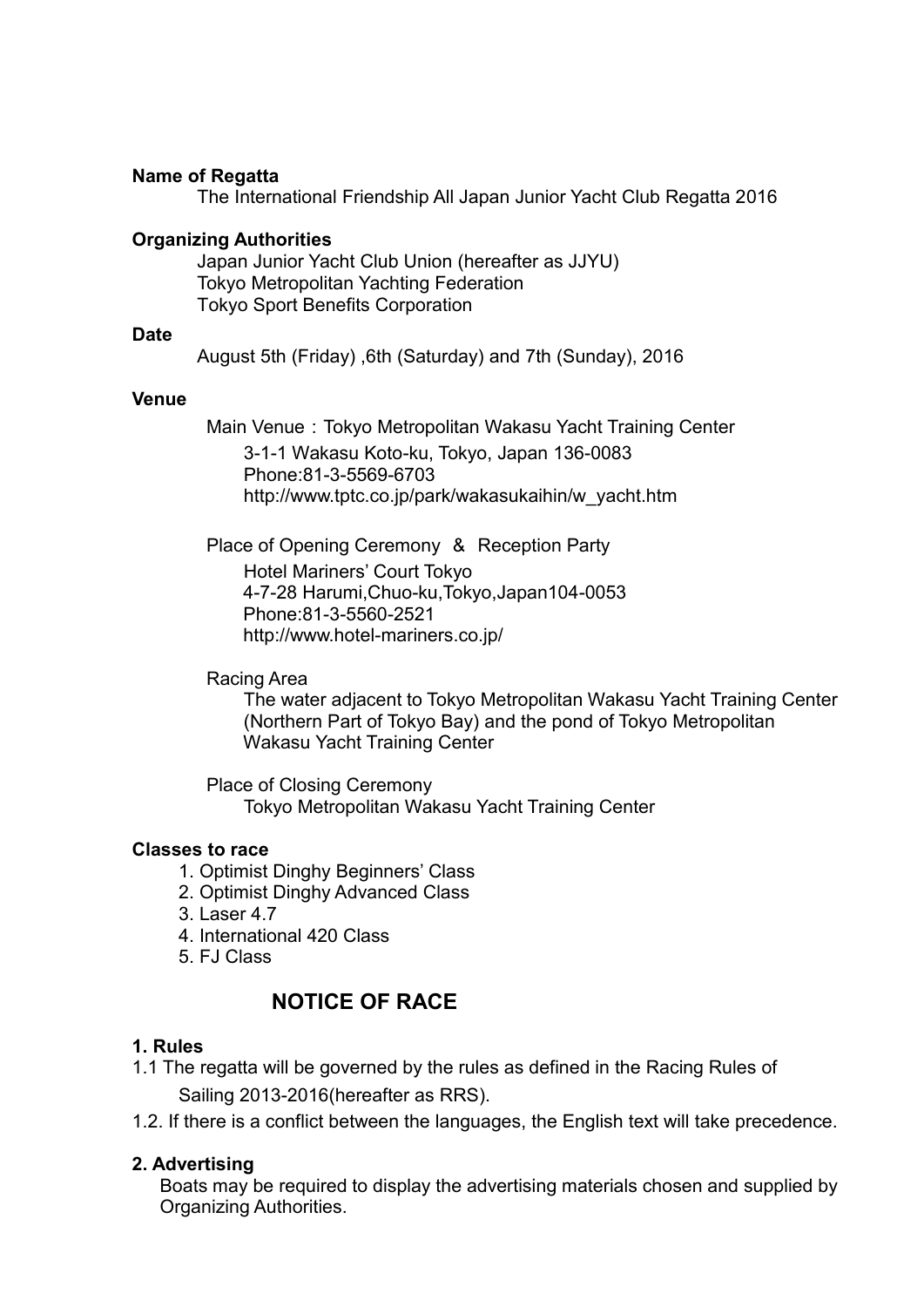### **3. Eligibility and Sailors' age in each class**

- 3.1. All Japanese sailors shall be a member of Japan Sailing Federation registered in 2016 year.
- 3.2. The sailors on the junior sailors list of Japanese Junior Yacht Club which is the registered member club of JJYU (The list should be submitted beforehand to JJYU secretary office at the beginning of April, 2016)
- 3.3. The sailors of the Overseas Teams whom Organizing Authorities have invited.
- 3.4. The sailors whom Organizing Authorities have accepted.
- 3.5. The sailors of each class shall fulfill the following age limitation on 2nd April, 2016.

| <b>Optimist Dinghy Class</b> |  |
|------------------------------|--|
| Laser 4.7                    |  |
| International 420 Class      |  |
| <b>FJ Class</b>              |  |

From 6 to 15 years old From 12 to 18 years old From 12 to 18 years old From 15 to 18 years old

3.6. The sailor who has won the prize in any Beginners' class of the International Friendship All Japan Junior Yacht Club Regatta in the previous years shall make entry in Advanced class of the same class. However, in case the sailor declare the polite refusal of the prizes under the clause 12. "Prizes" of NOR, Organizing Authorities may allow the sailor to make entry in the same Beginners' class.

### **4. Entry fees and Entry procedure**

4.1. The entry fee including International Friendship Party fee and harbor fee of ¥500 per day is as follows;

| Junior sailors $\cdot \cdot \cdot \cdot \cdot \cdot \cdot \cdot \cdot \cdot \cdot \cdot \cdot$<br>Yen9,000 per each                                                                                                                                                           |
|-------------------------------------------------------------------------------------------------------------------------------------------------------------------------------------------------------------------------------------------------------------------------------|
| (Junior sailors of the non-registered member club of JJYU $\cdot \cdot \cdot \cdot \cdot \cdot$                                                                                                                                                                               |
| $\cdots$ $\cdots$ $\cdots$ $\cdots$ Yen13,000 per each)                                                                                                                                                                                                                       |
| Junior sailors of International 420 Class & FJ Class · Yen16,000 per boat<br>(Junior sailors of International 420 Class & FJ Class of the non-registered<br>member club of JJYU $\cdot \cdot \cdot \cdot \cdot \cdot \cdot \cdot \cdot \cdot \cdot \cdot$ Yen18,000 per boat) |
| Coaches and parents $\cdots$ $\cdots$ $\cdots$ $\cdots$ $\cdots$ $\cdots$ Yen 3,000 per each                                                                                                                                                                                  |
| (Coaches and parents of the non-registered member club of JJYU. $\cdot$ .                                                                                                                                                                                                     |
| $\cdots$ $\cdots$ $\cdots$ $\cdots$ Yen5,000 per each)                                                                                                                                                                                                                        |
| Children accompanied by parents $\cdots \cdots \cdots$ Yen2,000 per each                                                                                                                                                                                                      |

### 4.2. Other fees

Lunch box with one bottle of drink will be served for all junior sailors who participate in this regatta during three days of the regatta period.(However, Curry and rice will be served instead of lunch box on the 3rd day.) Coaches, parents and children accompanied by parents who wish lunch box at the price of yen600 per box with one bottle of drink may request lunch box with one bottle of drink writing the number of lunch box of each day on the entry form. On the last day of the regatta, Curry and rice will be served for everyone who participate the regatta free of charge.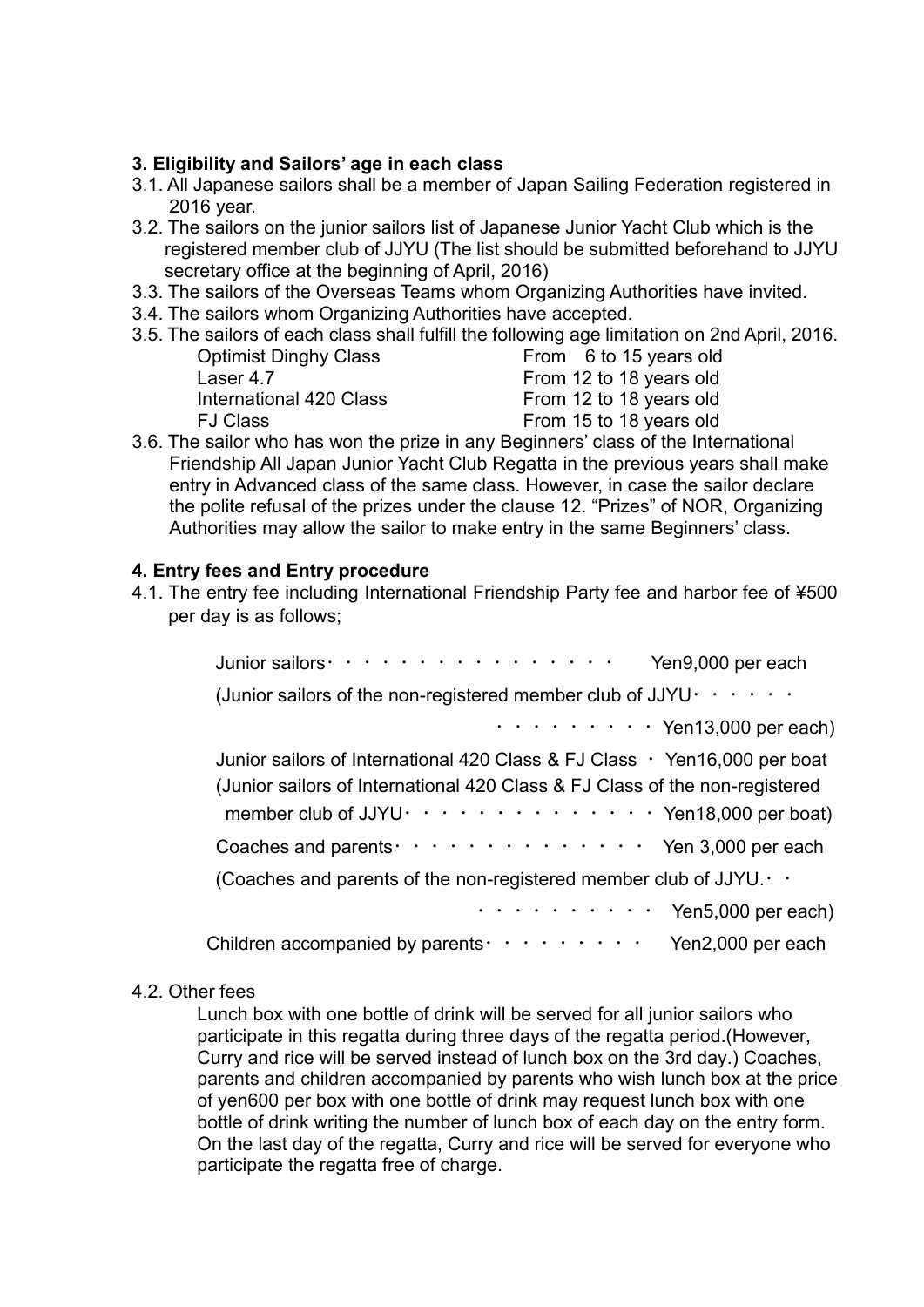### 4.3 Charter boat for the race

Organizing Authorities are prepared to charter out some numbers of boats for Optimist Dinghy Class, Laser 4.7 and International 420 Class. Conditions and numbers of charter boat may not meet fully with the requirements for each sailor and therefore each club is requested to make contact with the regatta secretariat before they complete the entry form. Charter rate during the regatta period is as follows.

| Optimist Dinghy Class (Japanese Maker) | Yen5, 000 per boat  |
|----------------------------------------|---------------------|
| Laser 4.7 (Complete set)               | Yen14, 000 per boat |
| Laser 4.7 (Lower mast and sail only)   | Yen5, 500 per set   |
| International 420 Class (Complete set) | Yen20, 000 per boat |

(Boats of Optimist Dinghy Class are all Japanese Maker boats, but these will be chartered out for sailors of both Beginners' Class and Advanced Class.)

Each club who charter the boat is requested to pay deposit of Yen20, 000 per club for any possible damage or loss of the boat and/or equipment at the time of the entry. This deposit shall be refunded to the club soonest possible after the regatta if no problem has happened.

Therefore, each club is requested to write the bank account number and the necessary information for the remittance of the refund.

### 4.4 The entry

Eligible boats may enter by completing the entry form and the name list of the sailors in the same club (kana letters written at the side of each name) and sending it by E-mail or Facsimile to the following regatta secretariat.

### Regatta Secretariat

| Secretary General : Eiji Shionozaki |                               |
|-------------------------------------|-------------------------------|
| E-mail address                      | $-e$ -shio@ozzio.jp           |
| Facsimile                           | $\div$ +81(Japan)-45-944-3522 |
| Phone                               | : $+81$ (Japan)-45-944-3522   |
| Cellular phone                      | +81(Japan)-90-2734-8611       |

### Bank Account

Sumitomo Mitsui Banking Corporation, Shinbashi Branch Office Saving account Number : 1417976

Registered Name: Japan Junior Yacht Club Union

4.5 Entry should be received by the regatta secretariat together with the required fee by June 30th (Thursday), 2016.

## **5. Schedules of the Races and Events**

- 5.1. 1st Day: August 5th (Friday)
	- 08:00~14:00 Registration & Distribution of Sailing Instructions Registration Desk at Tokyo Metropolitan Wakasu Yacht Training Center
	- 12:30~ Trial Race

The water adjacent to Tokyo Metropolitan Wakasu Yacht Training Center (Racing area A) and the pond of Tokyo Metropolitan Wakasu Yacht Training Center (Racing area B).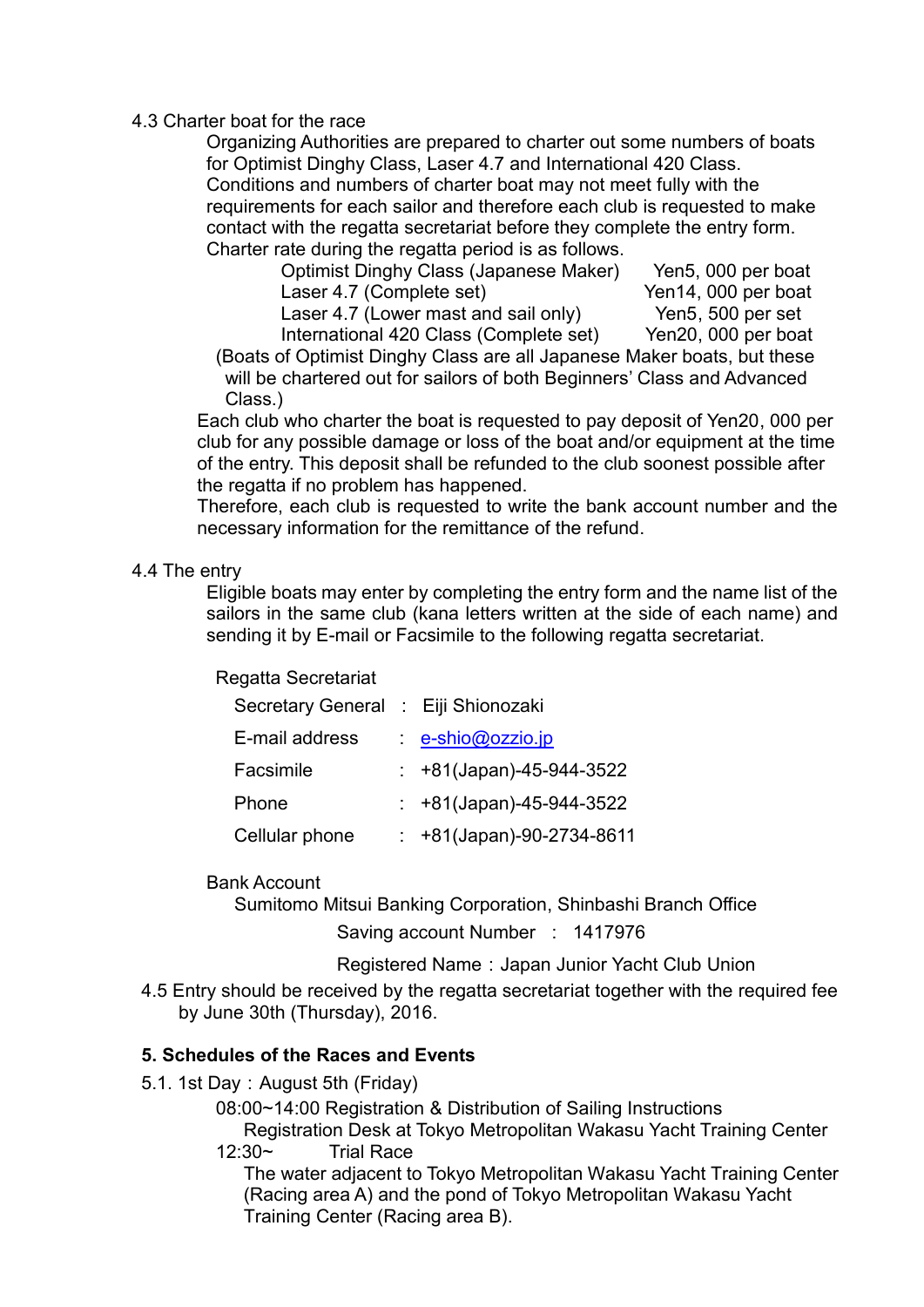Time of the warning signal

| Racing area A                                     |       |          | Racing area B |                                                                                                                                                                      |              |
|---------------------------------------------------|-------|----------|---------------|----------------------------------------------------------------------------------------------------------------------------------------------------------------------|--------------|
| International420&FJClass                          | 12:30 | Optimist | Dinghy        | Beginners'                                                                                                                                                           | <b>Class</b> |
| Laser 4.7<br>Optimist Dinghy Advanced Class 12:40 | 12:35 | 12:30    |               | Boats will be divided into more than two<br>divisions depending on number of boats<br>who participate the regatta and the races<br>will be made as many as possible. |              |

16:30~17:30 Opening Ceremony Hotel Mariners' Court Tokyo 17:30~17:50 Meeting for briefing about safety & health (Coaches, Parents, sailors and race officers should attend.) Hotel Mariners' Court Tokyo 17:50~18:20 Meeting for briefing about race management (Coaches, Parents, sailors and race officers should attend.) Hotel Mariners' Court Tokyo 18:30~20:00 International Friendship Party (Coaches, Parents, sailors and race officers should attend.) Hotel Mariners' Court Tokyo

5.2. 2nd Day: August 6th (Saturday)Schedules of races and Time of the warning signal

| Racing area A                                         |          |       | Racing area B                                                                                                                             |  |  |
|-------------------------------------------------------|----------|-------|-------------------------------------------------------------------------------------------------------------------------------------------|--|--|
| International 420 & FJ Class                          |          |       | <b>Optimist Dinghy Beginners' Class</b>                                                                                                   |  |  |
|                                                       | 1st Race | 09:30 |                                                                                                                                           |  |  |
|                                                       |          |       | 1st Race<br>9:30                                                                                                                          |  |  |
| Laser 4.7                                             | 1st Race | 09:35 |                                                                                                                                           |  |  |
|                                                       |          |       | Boats will be divided into more than                                                                                                      |  |  |
| <b>Optimist Dinghy Advanced Class</b>                 |          |       | two divisons depending on the number                                                                                                      |  |  |
|                                                       | 1st Race | 09:40 | of boats who participate the regatta<br>and the races will be performed by the<br>method of the preliminary match and<br>the final match. |  |  |
| 2nd, 3rd, 4th and 5th Races will follow continuously. |          |       |                                                                                                                                           |  |  |

When the following race is intended to be held continuously, the race committee signal boat will display orange color flag with one sound at least 5 minutes before the warning signal in order to alert the attention of the boats.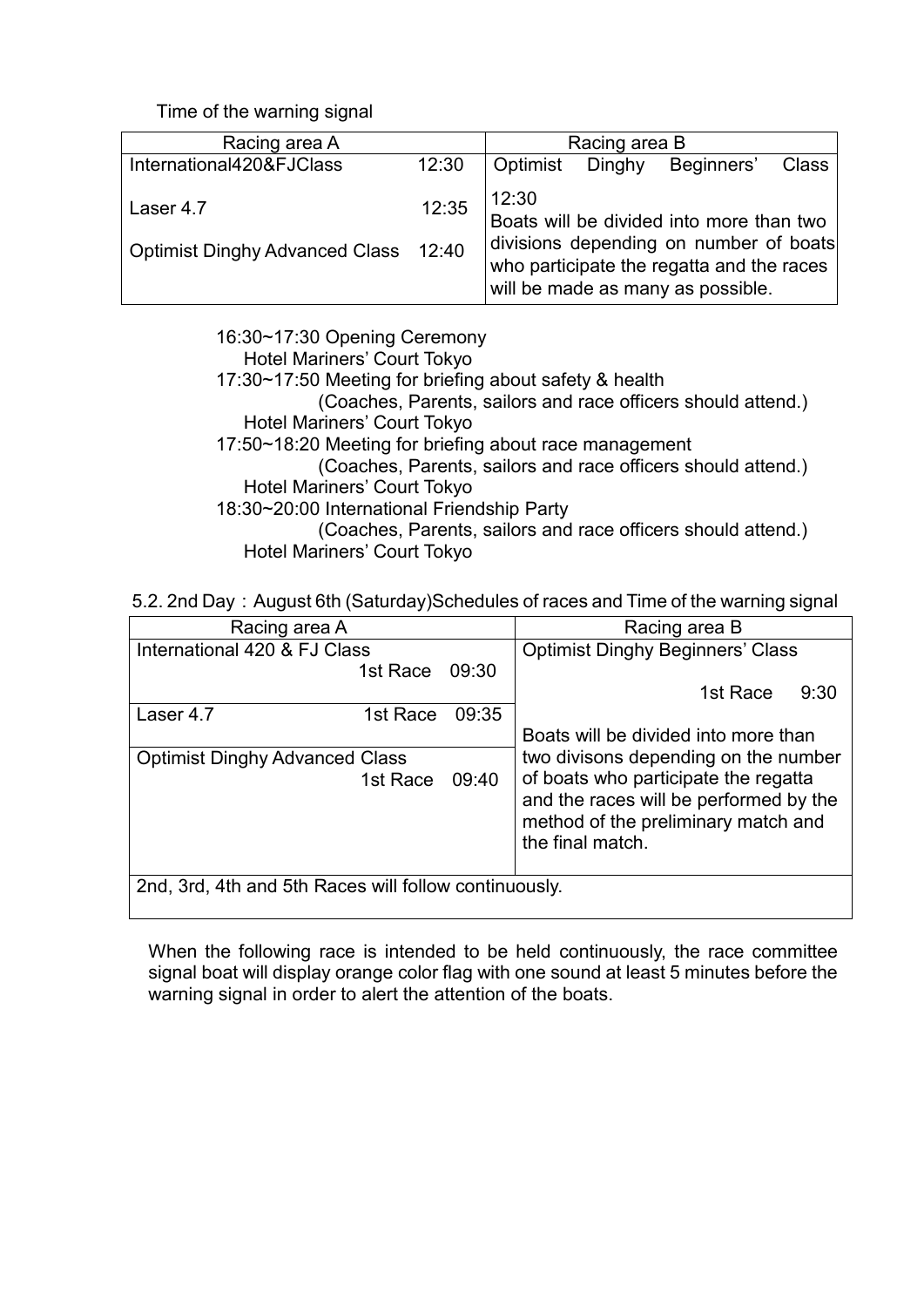5.3. 3rd Day: August 7th(Sunday) Schedules of Races and Time of The warning signal

| Racing area A                                                                     | Racing area B                           |  |  |
|-----------------------------------------------------------------------------------|-----------------------------------------|--|--|
| International 420 & FJ Class                                                      | <b>Optimist Dinghy Beginners' Class</b> |  |  |
| 09:30<br>1st Race of the day                                                      |                                         |  |  |
|                                                                                   | 1st Race of the day<br>9:30             |  |  |
| Laser 4.7                                                                         |                                         |  |  |
| 09:35<br>1st Race of the day                                                      | The final match races will be performed |  |  |
|                                                                                   | the method which will<br>be<br>by       |  |  |
| <b>Optimist Dinghy Advanced Class</b>                                             | explained at the meeting for briefing   |  |  |
| 1st Race of the day<br>09:40                                                      | about race management.                  |  |  |
|                                                                                   |                                         |  |  |
|                                                                                   |                                         |  |  |
| Races will follow continuously. After 12:00, the warning signal will not be made. |                                         |  |  |

When the following race is intended to be held continuously, the race committee signal boat will display orange color flag with one sound at least 5 minutes before the

warning signal in order to alert the attention of the boats.

Schedules of Races may be changed depending on the weather conditions or other reasons.

## 16:00~17:00 Closing Ceremony

Tokyo Metropolitan Wakasu Yacht Training Center

## 5.4 Number of races

7 races are planned during two days for all classes other than Optimist Dinghy Beginners' Class and at least one race is required to be completed to constitute the series.

Boats of Optimist Dinghy Beginners' Class will be divided into more than two divisions depending on the number of the boats who participate in the regatta and the races will be performed by the method of the preliminary match and the final match.

The details will be explained at the meeting of briefing of race management.

## **6. Measurement/Inspection**

6.1. Each boat except chartered boat shall produce a valid measurement certificate at the time of registration. However, any boat who is not able to produce a valid measurement certificate

may consult with the regatta secretariat.

6.2. There will be no measurement practice prior to the regatta, however there will be the case to carry the measurement and inspection at any time during the regatta.

# **7. Sailing Instructions**

The Sailing Instructions will be specified in the regatta program to be distributed at the time of the registration on August 5th (Friday), 2016.

Also, it will be available on the home page of JJYU and Tokyo Metropolitan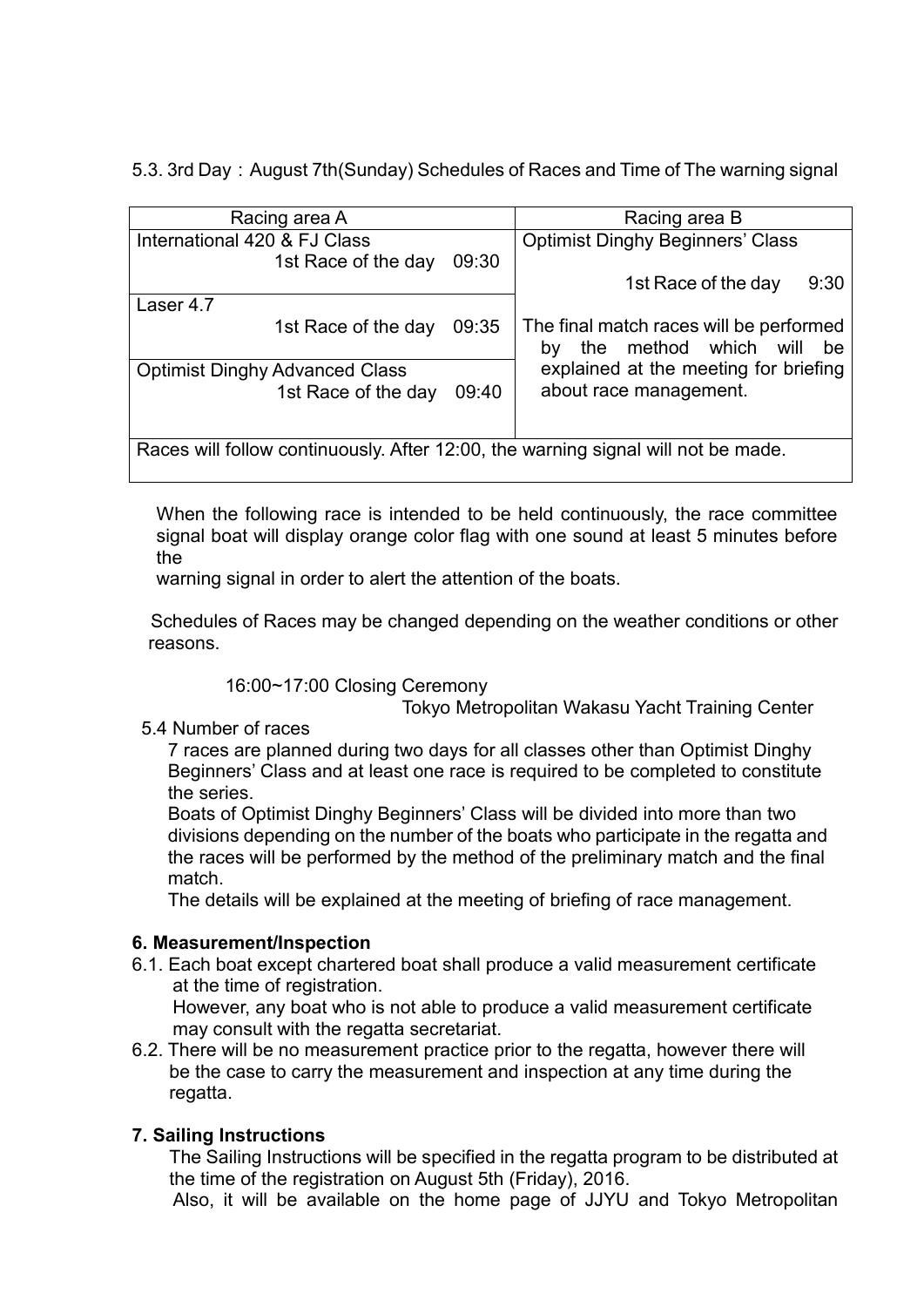Yachting Federation by the middle of July 2016.

JJYU URL <http://www.jjyu/net>

Tokyo Metropolitan Yachting Federation URL [http://www.tsaf.com](http://www.tsaf.com/)

## **8. Venue of the regatta**

Attachment Diagram-1 shows the location of the regatta harbor and Racing area A and B.

Racing area A: all classes other than Optimist Dinghy Beginners' Class

Racing area B: Optimist Dinghy Beginners' Class'

## **9. Courses**

Trapezoid courses for Racing area A and triangle courses or windward/leeward courses for Racing area B are planned and the details will be instructed in the Sailing Instructions.

## **10. Penalty System**

- 10.1. Appendix P will apply for breaching RRS 42.
- 10.2. Appendix P2.3 will not apply and Appendix P2.2 will be changed as a second time and

subsequent penalties instead.

# **11. Scoring**

11.1. In all classes other than Optimist Dinghy Beginners' Class, each boat's series score shall be the total of her race scores excluding her worst score if more than 6 races are completed.

 If less than 6 races are completed, each boat's series score shall be the total of her all scores completed.

 In Optimist Dinghy Beginners' Class, each boat's series score shall be the total of her all scores completed at the final match races. However, in case the final match races

 could not be made, each boat's series score shall be determined by the result of the

preliminary match races.This changes Appendix A2.

# 11.2. The Individual Competition of Race in each class

- ① International Friendship Individual Competition of Race in each class Each boat's rank will be determined in accordance with the total sequence result including the sailors of the foreign club teams and Japanese club teams of the same class.
- ②Japanese Individual Competition of Race

The rank of Japanese Individual Competition will be determined based on Japanese sailor's rank of the above ① total sequence result.

11.3. The Team Race rank will be determined as follows, based on the total sequence

result of the individual sailor of each team or club of the above11.2①**.**

① Each club team's series score will be the total of the best three boats' rank of all classes where , more than two clubs participated and more than six boats participated.

②In case the number of boat participating this regatta is exceeding three boats,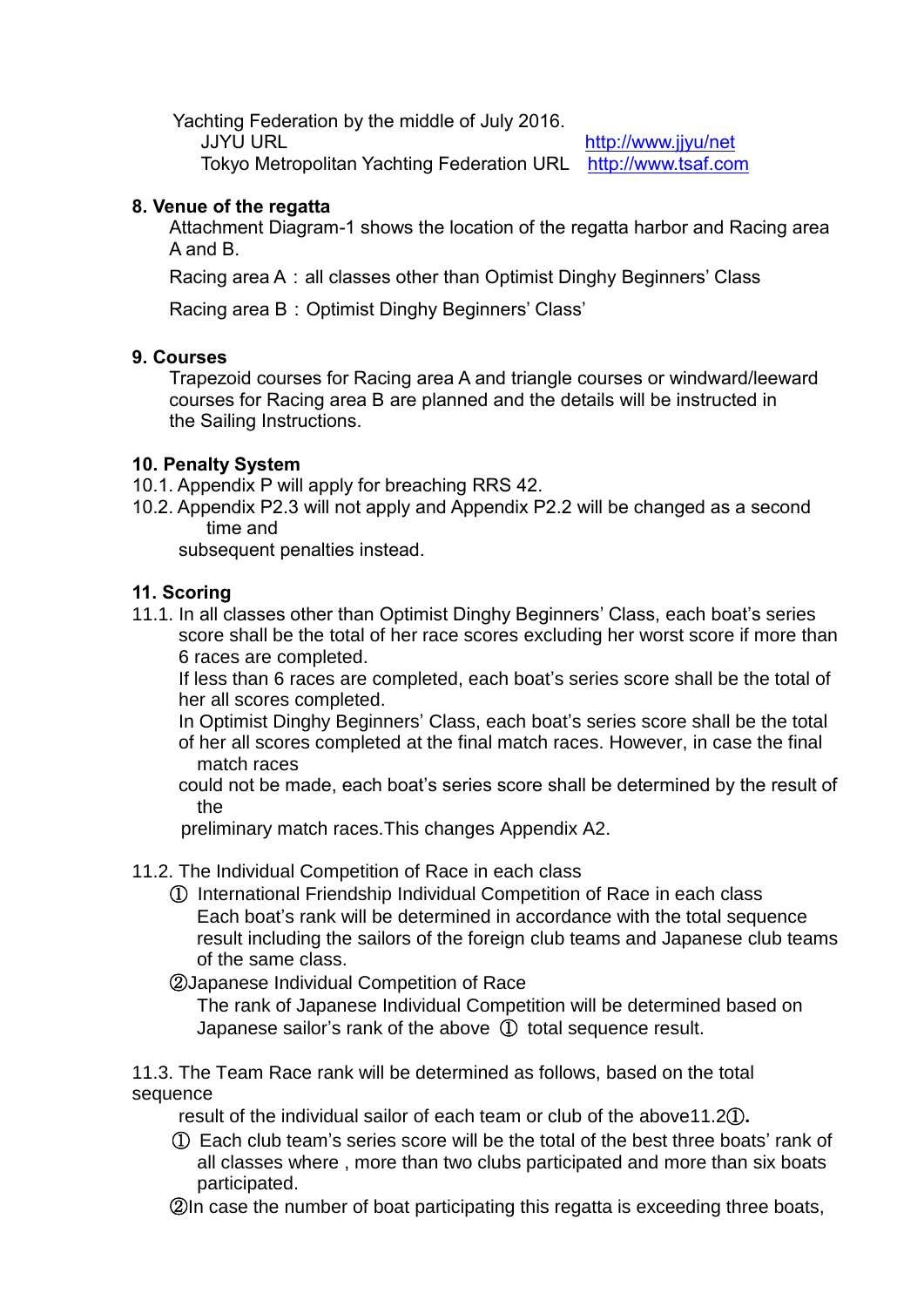minus 1 point per one boat will be added, but up to minus 5 points. In case the number of boat is less than three boats, last rank point of the class

of the largest number of boats participated will be added in proportion to the number of the shortage.

③In case the place of the club activity is more than 500km far from the regatta place, minus 2 points per club will be added.

However, such club who participate the regatta with the chartered boats will be added only minus 1 point.

The distance is determined by the shortest railway distance between the JR station nearest to the government office of the prefecture where the place of the club activity is located and JR Shinkiba station

④The rank of the club team will be determined by the low point scoring system.

⑤In case of the tie score, the club team of the more number of boats participated will be ranked higher. Even if it is still tie score, the club team which participated in more number of classes will be ranked higher. Thereafter the club team which has the higher rank boat among three boats will be ranked higher and then the club team which has the higher rank of the class where the largest number of boats participated will be ranked higher.

⑥The rank of International Club Team Race will be determined among Japanese Club Teams and Foreign Club Teams in accordance with the calculation based on only above 11.3 ①, ④ and ⑤.

Foreign Club Teams participate with limited numbers of boats and very far away from abroad with chartered boats and therefore above 11.2 ② and ③ will not apply for both Japanese Club Teams and Foreign Club Teams in the calculation of the rank points.

⑦The rank of Japanese Club Team Race will be determined among Japanese Club Teams in accordance with the calculation based on above 11.3  $(D\sim\textcircled{5})$ .

# **12. Prizes**

Prizes will be given as follows:

12.1 JJYU Special Prizes

①Mr. Kichitaro Ozawa Special Prize

JJYU will commend the sailor, the leader of the club or junior yacht club who will be most appreciated as the one with full seamanship.

②Extra Special Prize from JJYU for Japanese Club Team Race Winners JJYU will arrange to send each one junior sailor selected among each 1st, 2nd and 3rd Rank Japanese Club Team for the purpose of the sailing training abroad and will bear a part of their transportation expense.

The clubs of Japanese Club Team Race Winners are requested to take into the consideration the item No.15(1)②of the regatta summary when they select

the sailor among their club for the sailing training abroad.

12.2. Special Prizes

The following Special Prizes will be given to the 1st Rank of Japanese sailor of each class.

①1st Rank sailor of Optimist Dinghy Advanced Class

・The Trophy and The Award from the Minister of Education, Culture, Sports,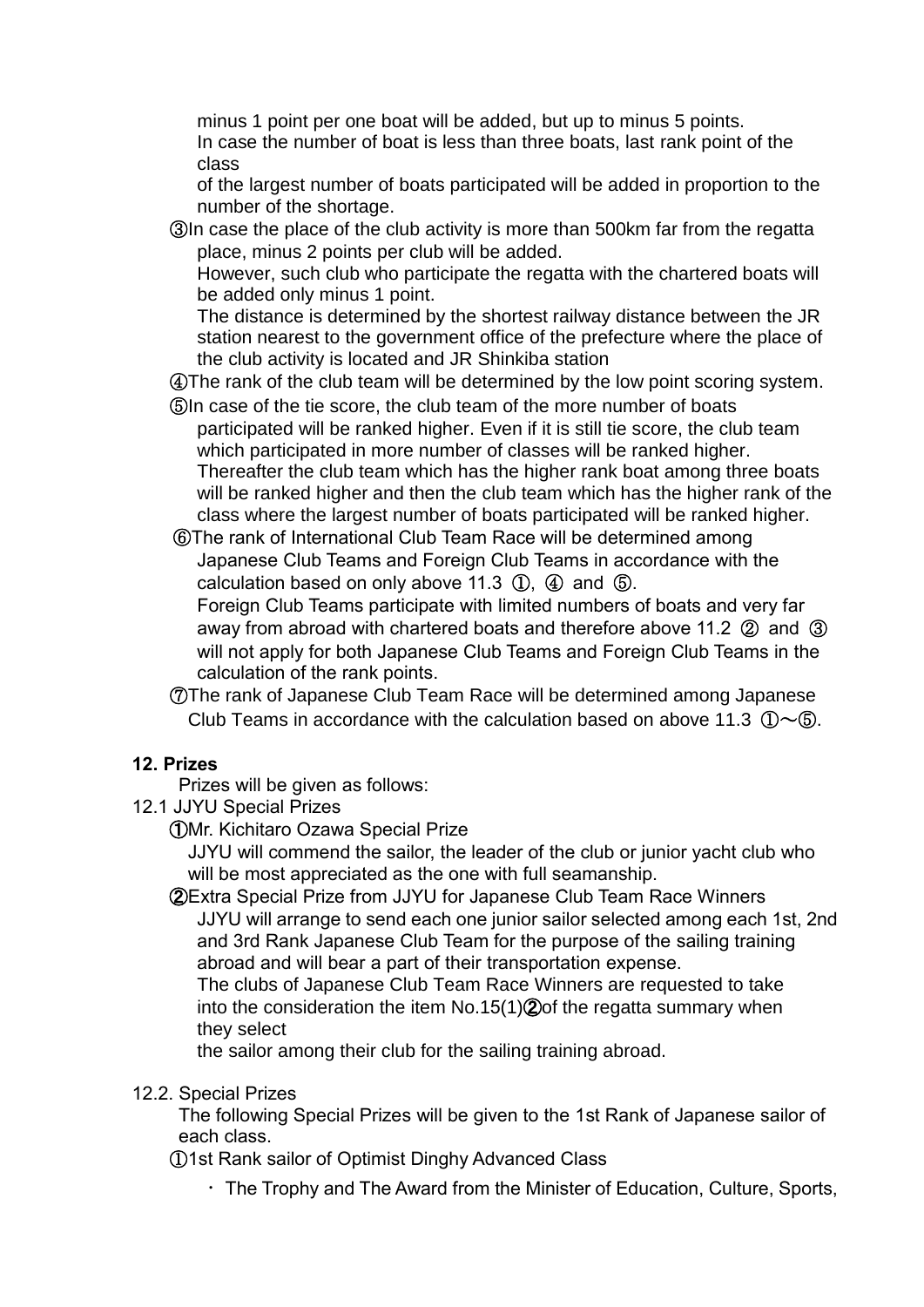Science and Technology

- ・The Trophy of Mr. Sumio Okumura(The late Senior Managing Director of JJYU)
- ②1st Rank sailor of Optimist Dinghy Beginners' Class
	- $\cdot$  The Trophy and The Award from the Minister of Land, Infrastructure, Transport and Tourism
	- ・The Trophy of Mr. Kichitaro Ozawa(The late President and the Founder of JJYU)
- ③1st Rank sailor of Laser 4.7
	- ・The Trophy and The Award from The Governor of the Tokyo Metropolitan Government
- ④1st Rank sailors of International 420 Class
	- $\cdot$  The Trophy and The Award from The Mayor of Koto City( $\chi$ )
- ⑤1st Rank sailors of FJ Class
	- ・The Trophy and The Award from President of Tokyo Metropolitan Yachting Federation (※)
- 12.3. JJYU Prize for Individual sailor
	- ① The Medal of Gold, Silver and Bronze will be given to 1st , 2nd and 3rd Rank sailors of each class.
	- ② The Award from President of JJYU will be given to the following high ranking sailors of each class.
		- ・Optimist Dinghy Beginners' Class from 1st to the Rank of one third of the participants of this class (However up to 10th Rank sailor)
		- Optimist Dinghy Advanced Class from 1st to 8th Rank ・Laser 4.7 from 1st to 6th Rank
		- International 420 Class **from 1st to 6th Rank**
		- ※ In case that the number of the boats participated in the same class is less than 6, The Award will be only to 1st ,2nd and 3rd Rank sailors of each class.

③The International Friendship Prize for The Individual Race.

- ・The Medal of Gold, Silver and Bronze and also The Award from President of JJYU will be given to 1st , 2nd, and 3rd Rank sailors of the class where the sailors of the foreign teams and Japanese sailors compete together.
- $\cdot$  The Special Trophy (  $\frac{1}{2}$  ) and The Award from President of JJYU will be given to 1st Rank sailors of Optimist Dinghy Advanced Class and Laser 4.7 among the sailors of Foreign Club Teams.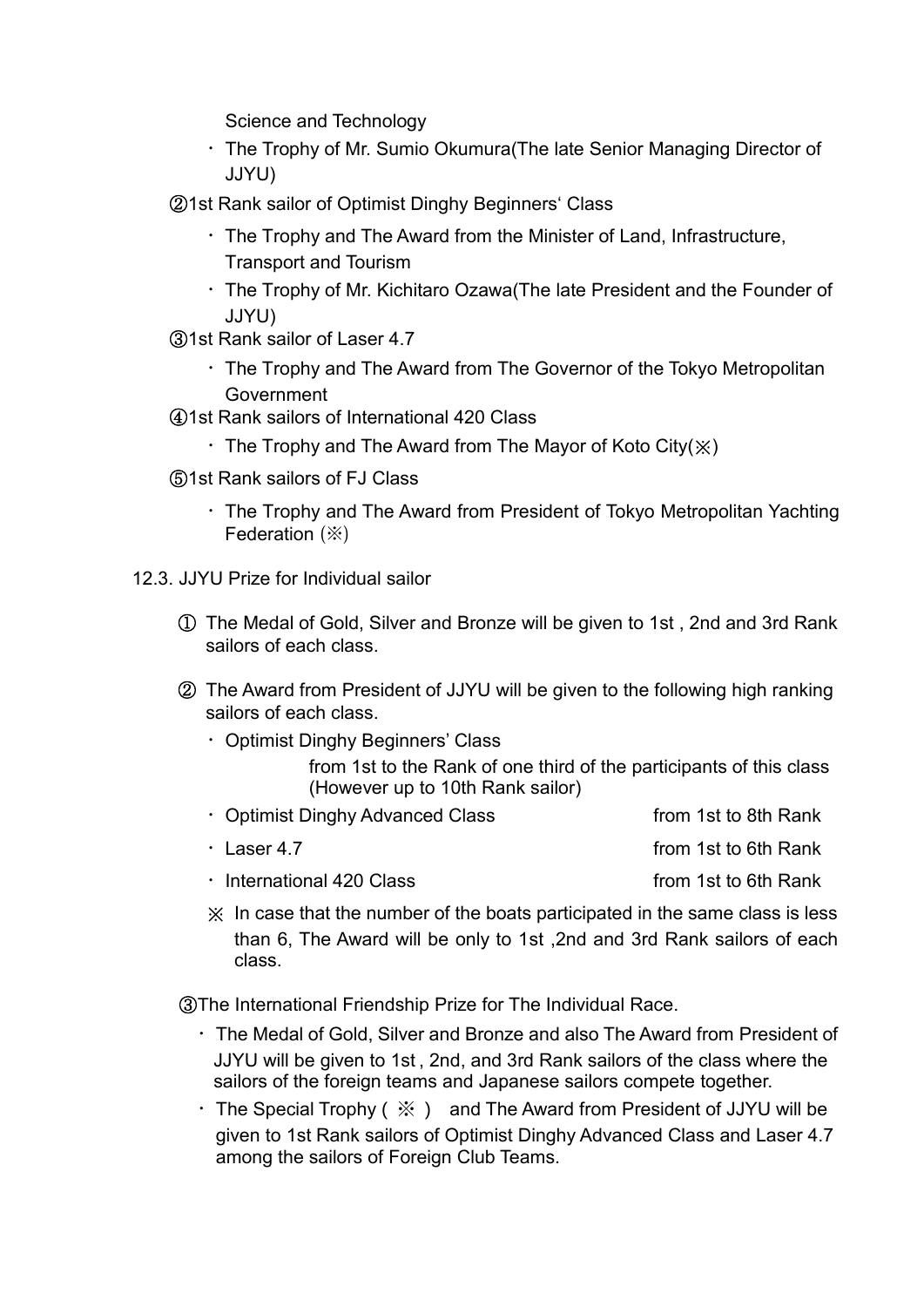### 12.4. The Team Race Prize.

① The Team Race Prize for Japanese Club Team Race

- ・The Trophy and The Award from President of JJYU will be given to 1st Rank Japanese Club Team.
- ・The Shield and The Award from President of JJYU will be given to 2nd and 3rd Rank Japanese Club Teams respectively.
- ② The Team Race Prize for International Friendship Team Race
	- The Special Trophy  $( % )$  and The Award from President of JJYU will be given to 1st Rank Foreign Club Team among Foreign Club Teams.
	- ・The Award from President of JJYU will be given to 2nd and 3rd Rank Foreign Club Teams.
- 12.5 The above Trophies except with the mark ( $\frac{1}{2}$ ) should be returned at the next year

regatta and the replicas will be given in return.

## **13. Support boat**

 Any club wishes to bring in the support boat for the regatta shall apply, writing the necessary matters on the item No.5 of the designated application form for the entry.

<Conditions for the permission of the support boat>

- (1) The support boat is required to have the effective official certificate of boat inspection and also to be insured with the appropriate Insurance.
- (2) The support boat shall hoist the pink color flag which will be lent from the regatta secretariat and the club shall prepare the suitable pole to hoist the flag.
- (3) The support boat shall be brought up ashore after the races every day.

## **14. Disclaimer of Liability**

- 14.1. Competitors participate in the regatta entirely at their own risk (See RRS 4 Decision to Race), Organizing Authorities and/or any person involved in this organization of the regatta will accept no liability whatsoever for any material damage and/or personal injury and/or death sustained in conjunction with, prior to, during or after the regatta.
- 14.2. Competitors participate in the regatta entirely at their own risk. However, the representative person of each club shall confirm the decision of the junior sailors in the club and grasp the intention of each junior sailor in the club.

## **15. Regatta secretariat**

Secretary General: Eiji Shionozaki

E-mail address : [e-shio@ozzio.jp](mailto:e-shio@ozzio.jp) Phone & Facsimile : +81(Japan)-45-944-3522 Cellular phone : +81(Japan)-90-2734-8611

International Friendship Secretary: Director :Hirotoshi Sato E-mail address : [h.sato@st-tech.jp](mailto:h.sato@st-tech.jp)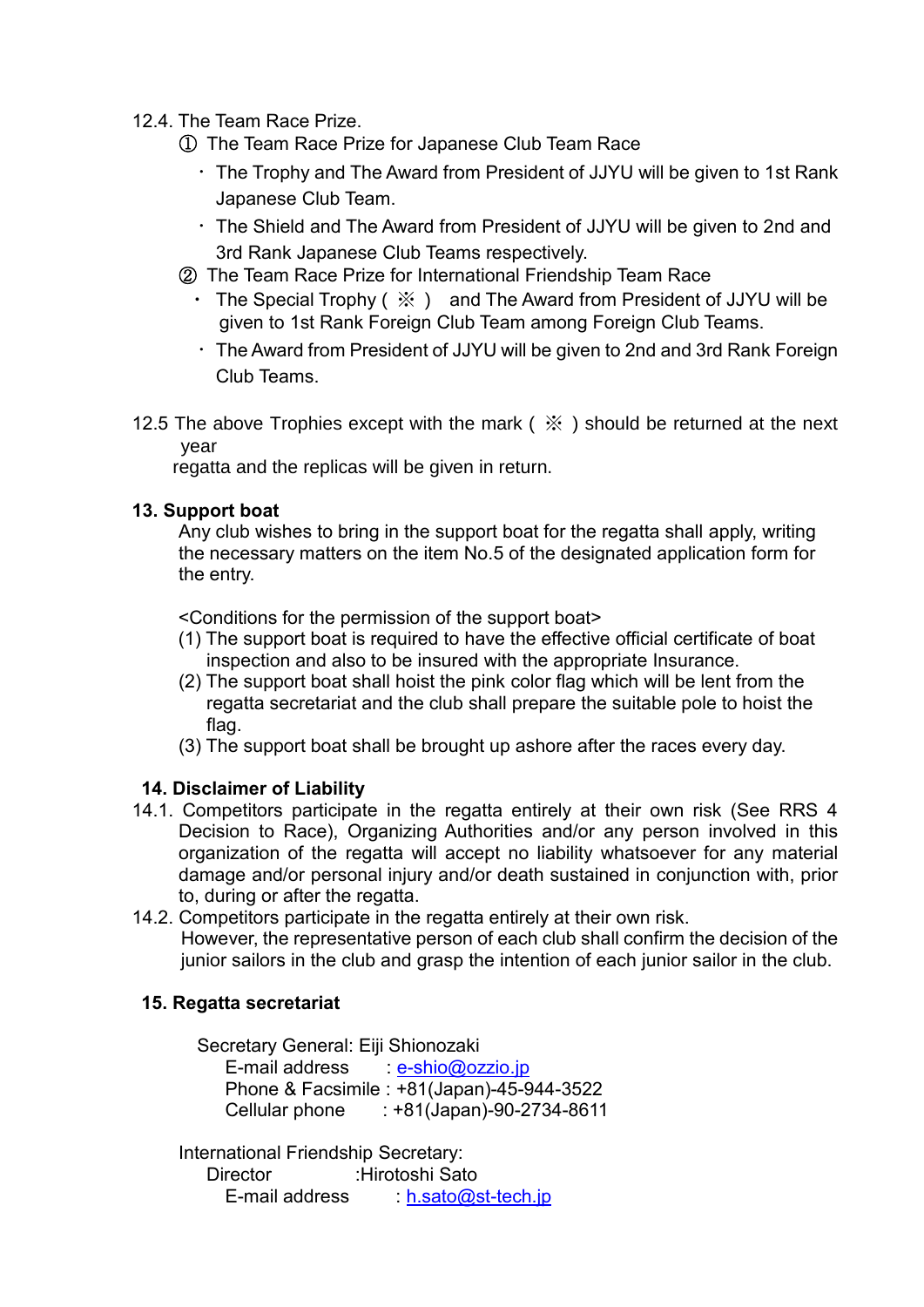|                | Phone & Facsimile :+81(Japan)-3-3390-9156 |
|----------------|-------------------------------------------|
| Cellular phone | :+81(Japan)-90-3205-1172                  |

Assistant Director :Hidemichi Onozawa E-mail address : [onozawa02220@gmail.com](mailto:onozawa02220@gmail.com) Phone & Facsimile :+81(Japan)-87-868-3077 Cellular phone :+81(Japan)-90-2538-2433